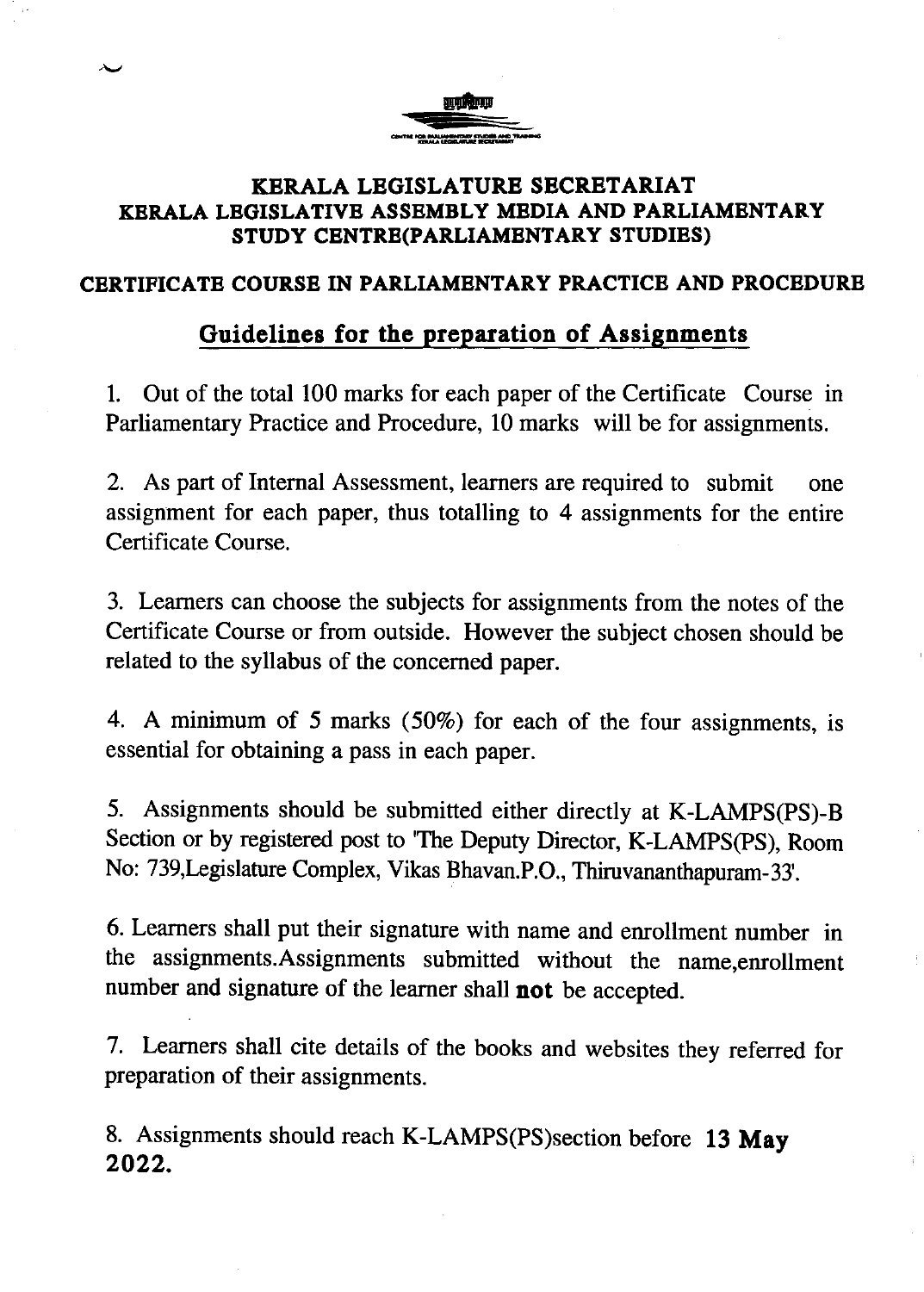

#### കേരള നിയമസഭാ സെക്രട്ടേറിയറ്റ്

## കേരള ലെജിസ്ലേറ്റീവ് അസംബ്ലി മീഡിയ ആന്റ് പാർലമെന്ററി സ്റ്റഡി സെന്റർ (പാർലമെന്ററി സ്റ്റഡീസ്)

സർട്ടിഫിക്കറ്റ് കോഴ്ച് ഇൻ പാർലമെന്ററി പ്രാക്ടീസ് ആന്റ് പ്രൊസീജ്യയർ

#### അസൈൻമെന്റ് തയ്യാറാക്കുന്നഇമായി ബന്ധപ്പെട്ട മാർഗനിർദ്ദേശങ്ങൾ

- കെ-ലാംപ്സ് (പി. എസ്) നടത്തുന്ന സർട്ടിഫിക്കറ്റ് കോഴ്ചിന്റെ ഓരോ പേപ്പറിന്റെയും  $(1)$ 100 മാർക്കിൽ 10 അസൈൻമെന്റകൾക്ക് ആകെയുള്ള മാർക്ക് ആയിരിക്കുന്നതാണ്.
- സർട്ടിഫിക്കറ്റ് കോഴ്ലിന്റെ ഇന്റേണൽ അസ്സെസ്സ്മെന്റിന്റെ ഭാഗമായി എല്ലാ  $(2)$ പഠിതാക്കളും ഒരു പേപ്പറിന് ഒരു അസൈൻമെന്റ് എന്ന കണക്കിൽ ആകെ നാല് അസൈൻമെന്റുകൾ തയ്യാറാക്കി സമർപ്പിക്കേണ്ടതാണ്.
- $(3)$ അസൈൻമെന്റിനുള്ള വിഷയങ്ങൾ പഠനരേഖകളിൽ നിന്നോ അല്ലാതെയോ പഠിതാക്കൾക്ക് തിരഞ്ഞെടുക്കാവുന്നതാണ്. എന്നാൽ തിരഞ്ഞെടുക്കുന്ന വിഷയങ്ങൾ അതത് പേപ്പറുകളുമായി ബന്ധപ്പെട്ടതായിരിക്കേണ്ടതാണ്.
- $(4)$ ഓരോ പേപ്പറ്റം ജയിക്കുന്നതിന് അതിന്റെ അസൈൻമെന്റിന് മിനിമം  $5$  മാർക്ക്  $(50\%)$  നേടിയിരിക്കേണ്ടതാണ്.
- $(5)$ അസൈൻമെന്റുകൾ നേരിട്ടോ, അല്ലെങ്കിൽ ,ഡെപ്യൂട്ടി ഡയറക്ടർ, കെ-ലാംപ്ല്(പി.എസ്) , റ്റം നമ്പർ 739, നിയമസഭാ മന്ദിരം, വികാസ് ഭവൻ പി.ഒ, തിരുവനന്തപുരം 33 എന്ന വിലാസത്തിൽ രജിസ്റ്റേർഡ് തപാലിലോ അയയ്ക്കേണ്ടതാണ്.
- $(6)$ അസൈൻമെന്റകളിലും പഠിതാക്കൾ എല്ലാ തങ്ങളുടെ ഒപ്പ്, പേര്, എൻറോൾമെന്റ് നമ്പർ എന്നിവ വ്യക്തമായി രേഖപ്പെടുത്തേണ്ടതാണ്. ഇപ്രകാരം രേഖപ്പെടുത്താത്ത അസൈൻമെന്റകൾ പരിഗണിയ്ക്കുന്നതല്ല
- $(7)$ റഫർ ചെയ്ത പുസ്തകങ്ങൾ, വെബ്സൈറ്റുകൾ ഇടങ്ങിയ വിശദാംശങ്ങൾ അസൈൻമെന്റകളുടെ ഭാഗമായി രേഖപ്പെട്ടത്തേണ്ടതാണ്.
- അസൈൻമെന്റകൾ 2022 മെയ് 13 ന മുൻപായി സെന്റർ  $(8)$ ഫോർ പാർലമെന്ററി സ്റ്റഡീസ് ആന്റ് ട്രെയിനിംഗിൽ ലഭിക്കേണ്ടതാണ്.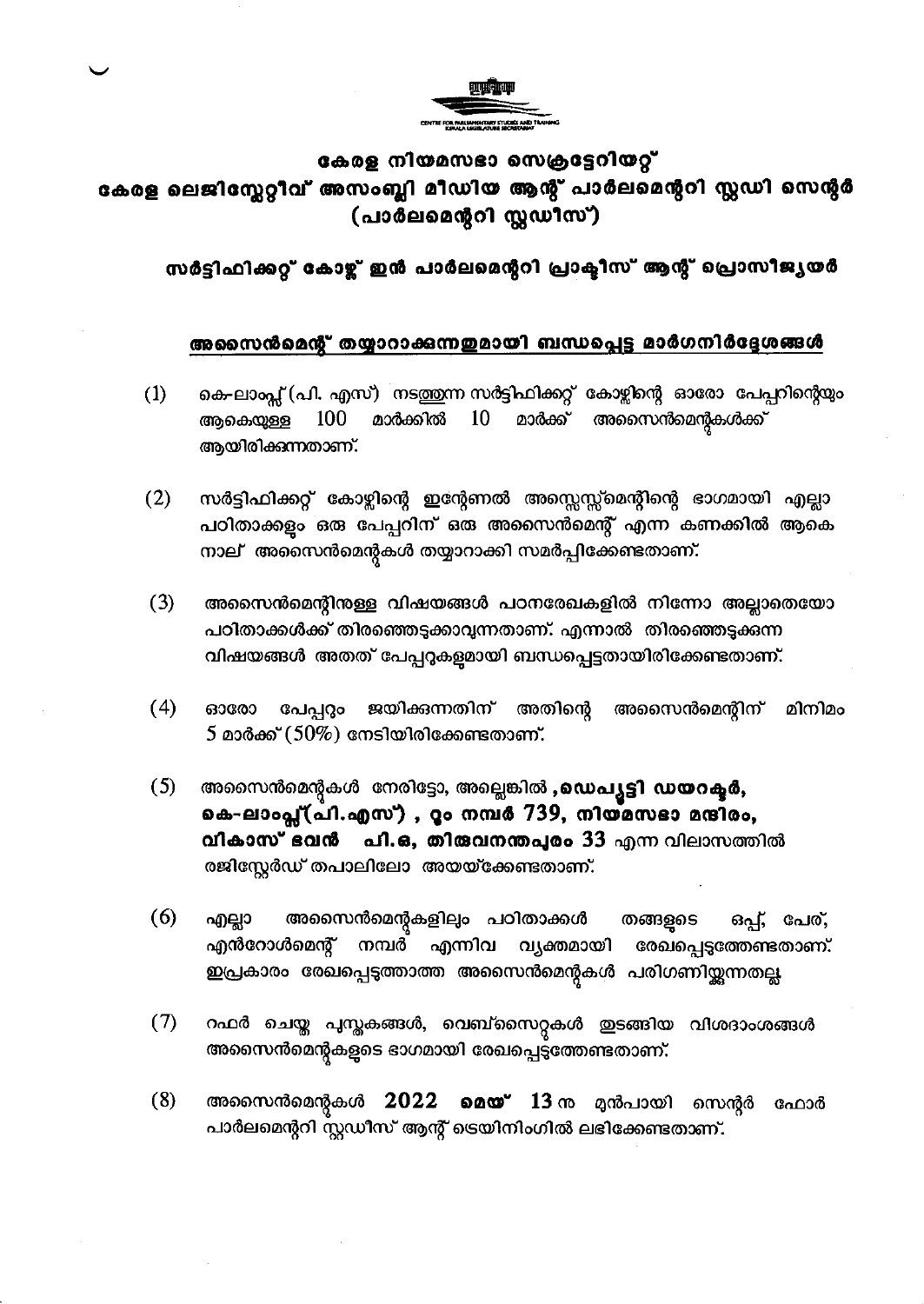

## KERALA LBGISLATIVEASSBMBLY MEDIA AND PARLIAMENTARY STUDY CENTRB(PARLIAMENTARYSTUDIES)

## **Model Topics for Assignments**

## Paper I Parliamentary Democracy

- 1. Features of Parliamentary Government, its merits and demerits.
- 2. Milestones in the parliamentary history of India'
- 3. Growth and Development of Parliamentary Democracy in the world A Sketch.
- 4. Milestones in the development of the British Parliament.
- 5. Constitution and features of a good Constitution.
- 6. The philosophy of the preamble of the Indian Constitution'
- 7. The Charter Acts.
- 8. The Government of India Acts.
- 9. History of the Legislative Bodies of Travancore .
- 10. Land Reforms Acts of Kerala and the IX Schedule of the Constitution.
- 11. Controversies and Constitutional Amendments.
- 12. Major Legislations of the Kerala Legislative Assembly.

### Paper II Legislature, Executive & Judiciary - Constitutional Provisions

- l. Dfferent types of Constitution.
- 2. Election of the President of India.
- 3. Powers of the President of India.
- 4. Powers of the Govemor of a State.
- 5. The process of removal of President from his office.
- 6. Jurisdiction of the Supreme Court.
- 7. Provisions for lndependence of Judiciary.
- 8. Powers of the High Court.
- 9. Subordinate ludiciary and Tribunals.
- 10. Conditions for raising a question of privilege in the KLA-
- 11. Election Commission of India.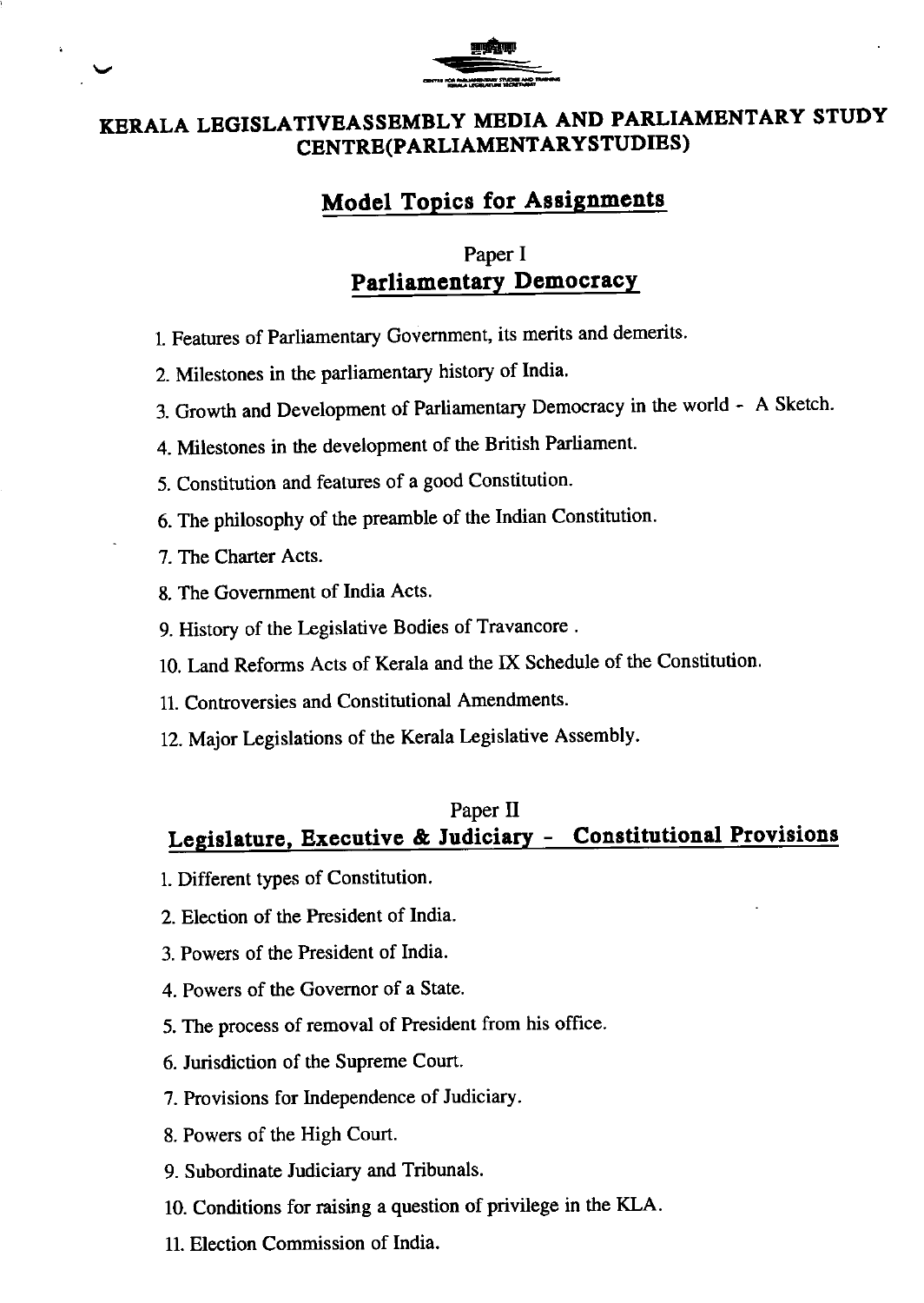12. Parliamentary Privileges.

- 13. Universal Adult Franchise.
- 14. Anti defection laws in India.

#### Paper III

# Laws and Rules Regulating Practice and Procedure of Parliament and State Legislature.

- l. Powers and Functions of Speaker of KLA.
- 2. Questions and Short Notice Questions.
- 3. Half an hour discussion.
- 4. Adjoumment Motion.
- 5. Calling Attention to Matters of Urgent Public Importance.
- 6. Motion of No Confidence in Council of Ministers'
- 7. Subject Committees.
- 8. Financial Committees.
- 9. Role of Subject Committees in subordinate legislation.
- 10. Legislative control over Executive in financial matters through Financial Committees.
- 11. The role played by the Committee on Environment in resolving the environmental problems of the State.
- 12. Secret sitting of Parliament and Legislature and its relevance.
- 13. The relevance of Question hour in Parliamentary proceedings.
- 14. Preparation and presentation of Reports by Committees.
- 15. Relationship between Legislature Committees and the Public.

### PAPER IV Legislative procedure and procedure in financial matters

- l. Supreme legislation and Subordinate legislation.
- 2. Principles of legislation.
- 3. Seventh Schedule of the Constitution/ Legislative competence/ Doctrine of pith and substance/ colourable legislation etc.
- 4. Classification of Bills.
- 5. Features of a Bill.
- 6. Stages of enactment of a Law.
- 7. Control over delegated legislation.
- 8. Cut Motions and the Conditions for their admissibility.